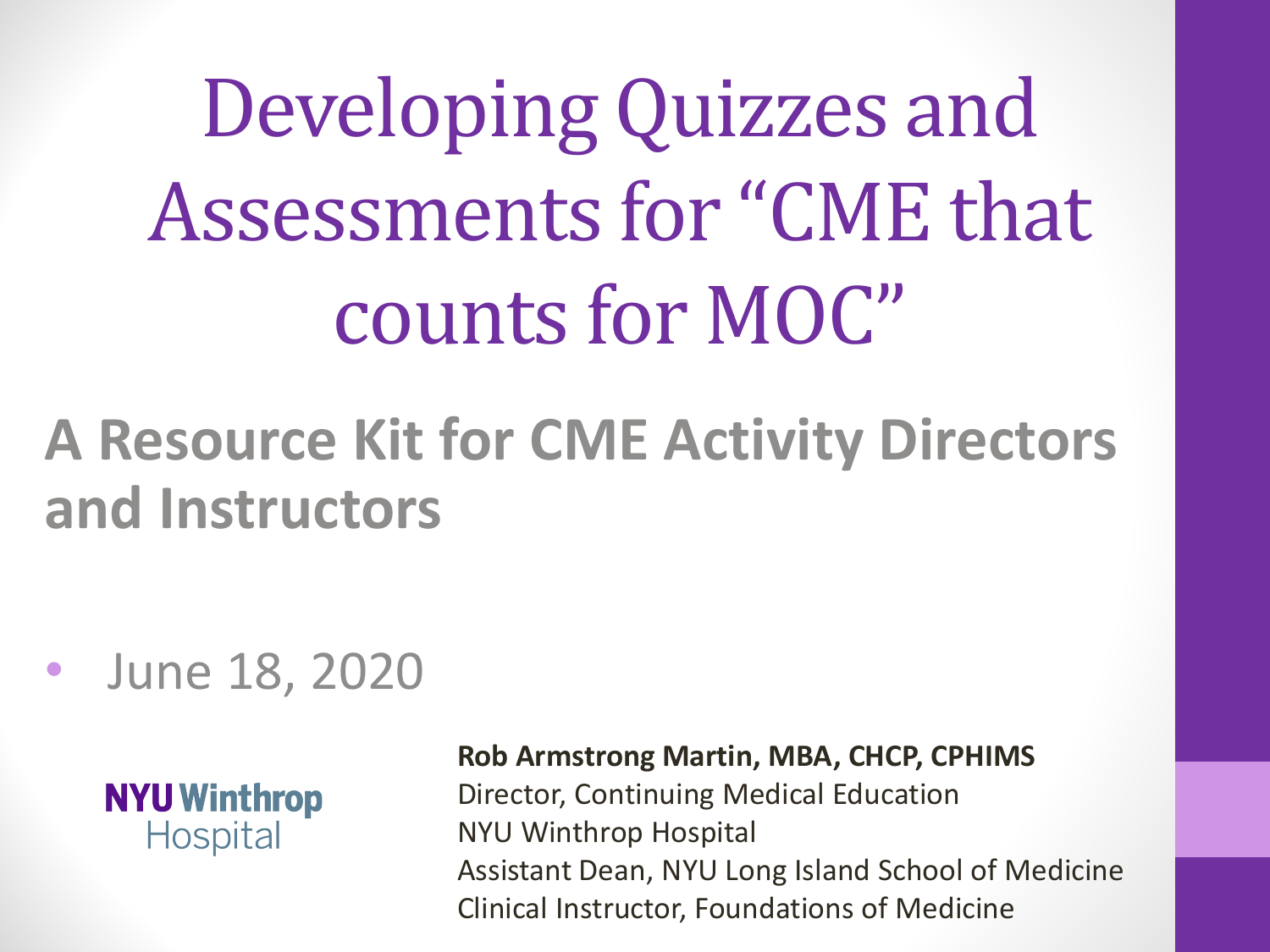Developing Quizzes & Assessments for "CME that counts for MOC"

Contents:

- **1. Roadmap** of technical elements required in MOC questions
- **2. Suggested Practices** for question-writing in MOC/CME
- **3. Templates** that question authors can use
- **4. Peer Reviewer Form** to document adherence to question Review Process

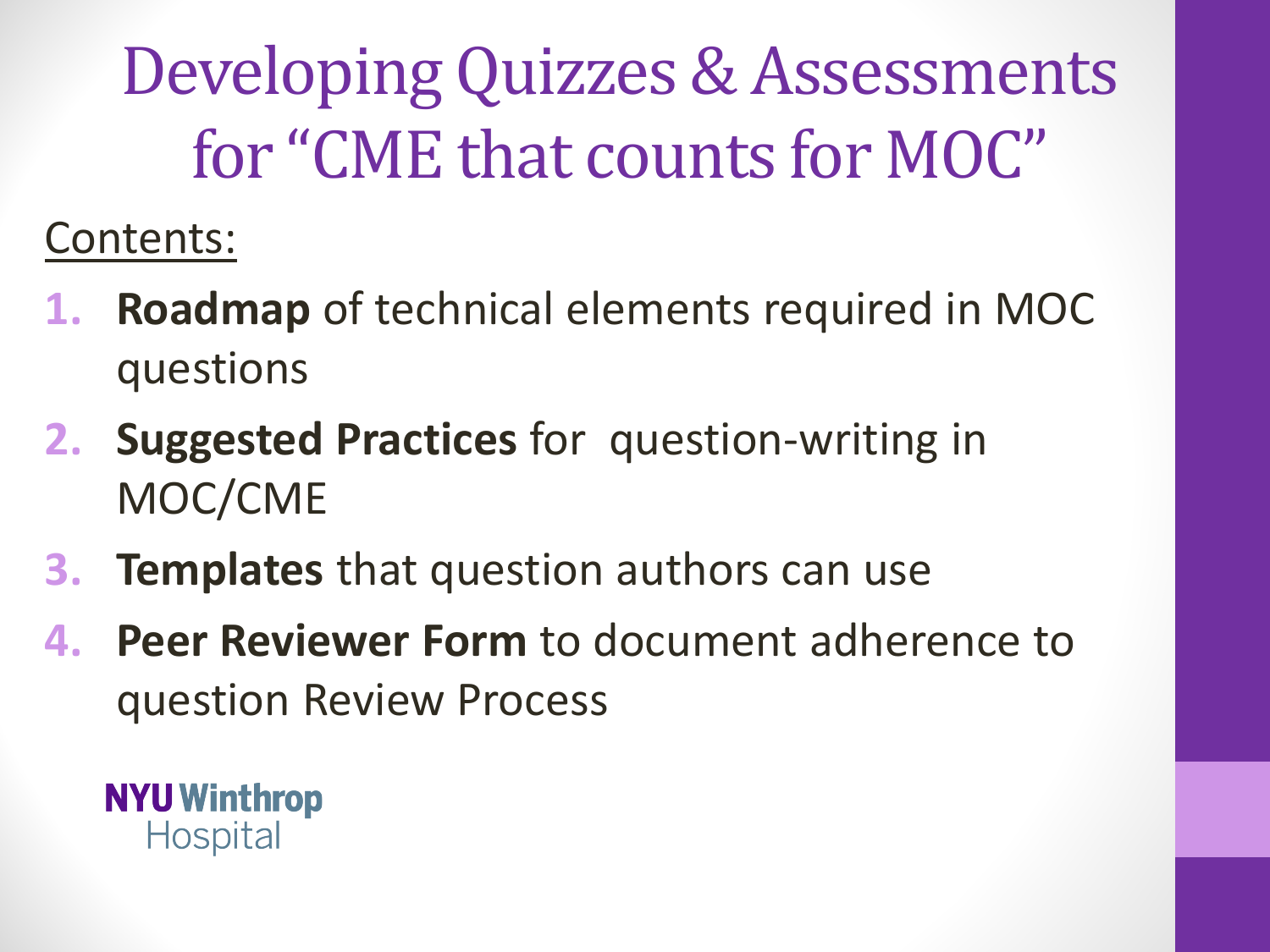### **NYU Winthrop Hospital** Introduction: What to Assess?

- When writing assessment instruments, **Start with the end in mind:**
	- **What kind of learner** does your target audience include?
	- **What specialty** ?
	- **What learning outcomes** do you need to measure?
		- Ability to recall facts (test of Memorization)
		- Ability to synthesize concepts (test of using multiple facts)
		- Ability to Practice Competence (What would you do in this case?)
	- MOC-credit assessments can measure Medical Knowledge, Practice Assessment, Self Assessment, or Patient Safety.
	- What style of question do you or your speakers feel best measures your Learning Objectives?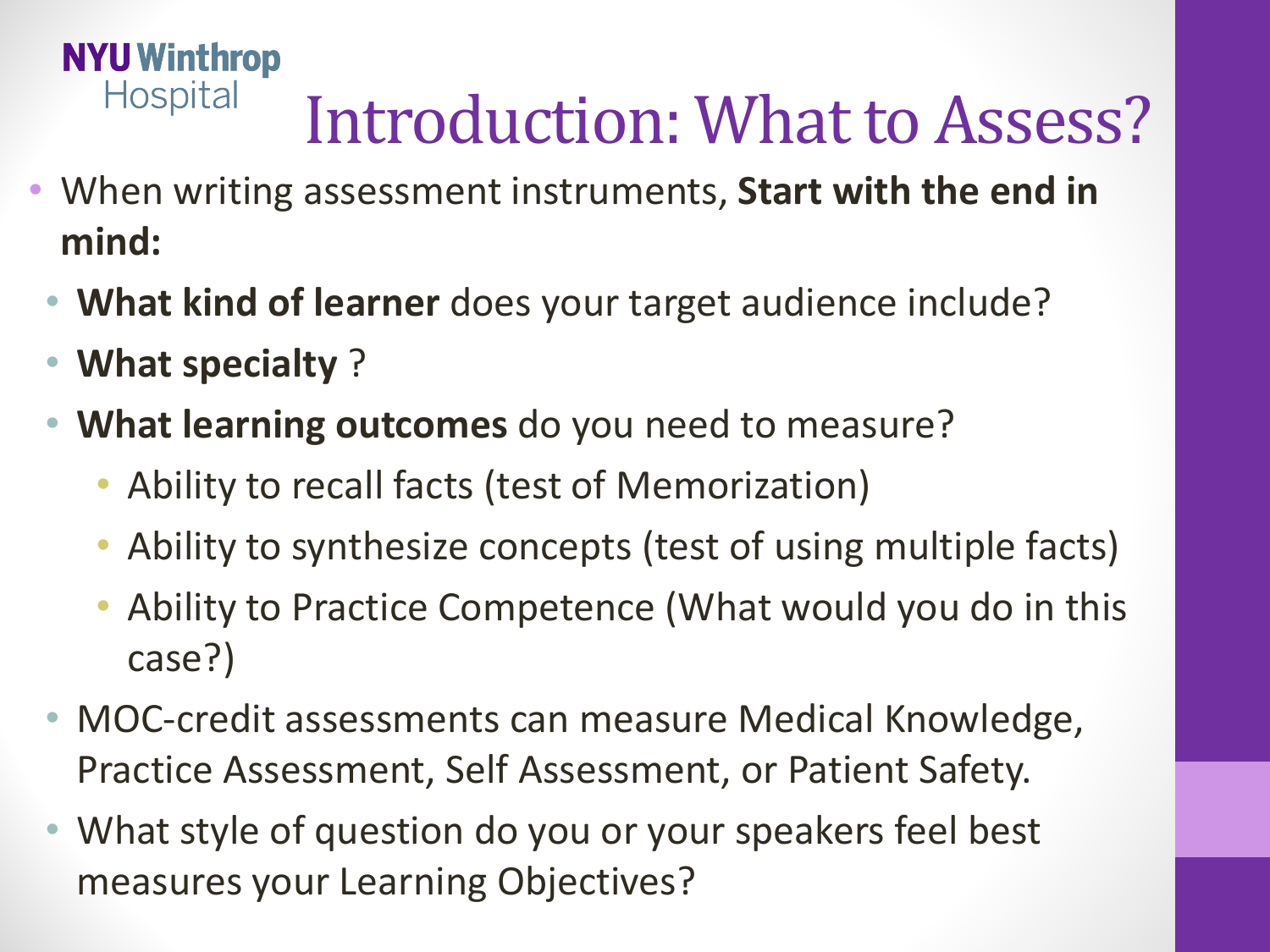

## *multiple choice test-item writing:*

## 1. Offer four answer choices that are of similar **length and detail.**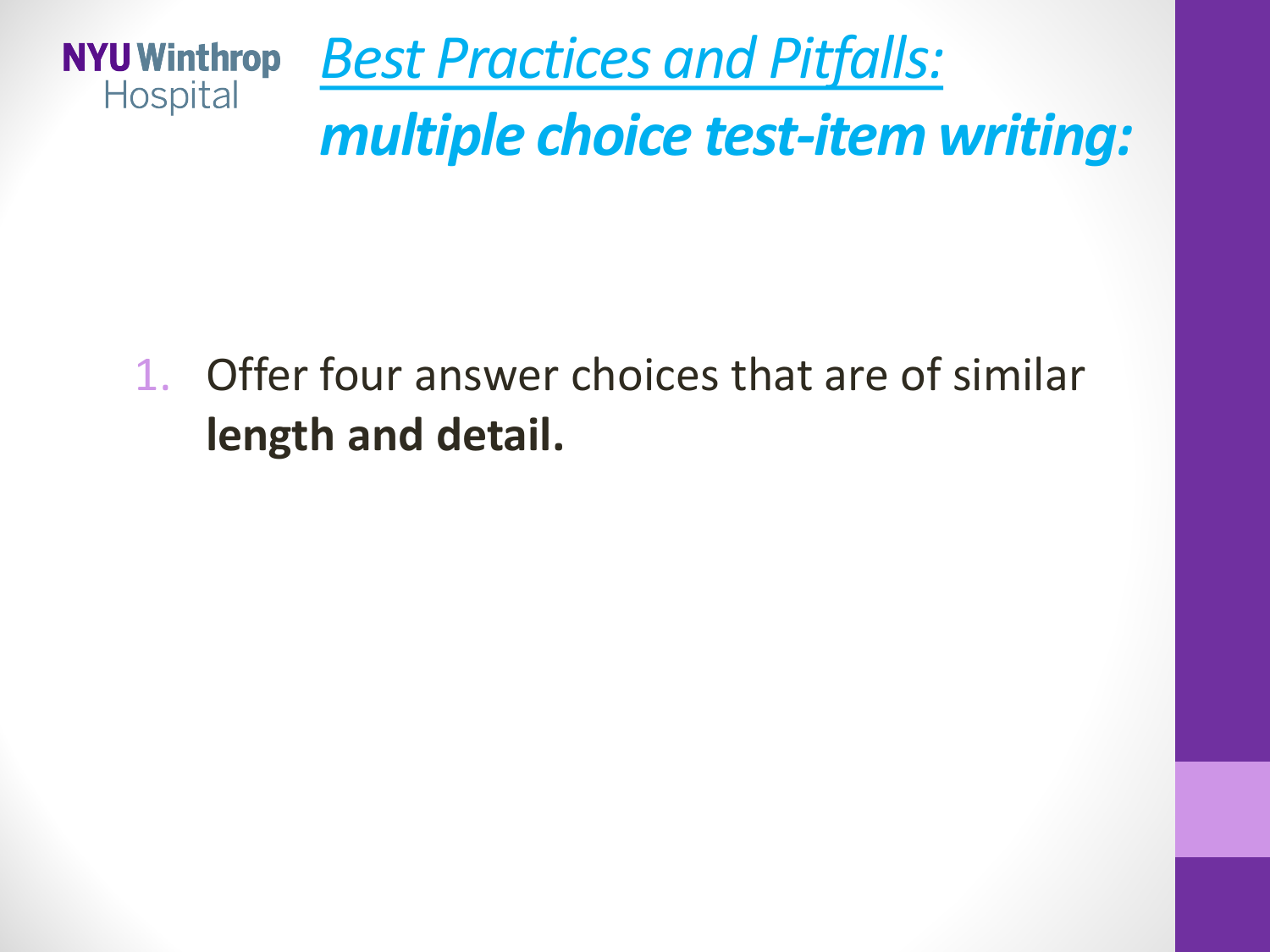

### **2. Avoid Order-dependent answers**

Why? We may need to alphabetize or randomize the choice order, so numbering may change.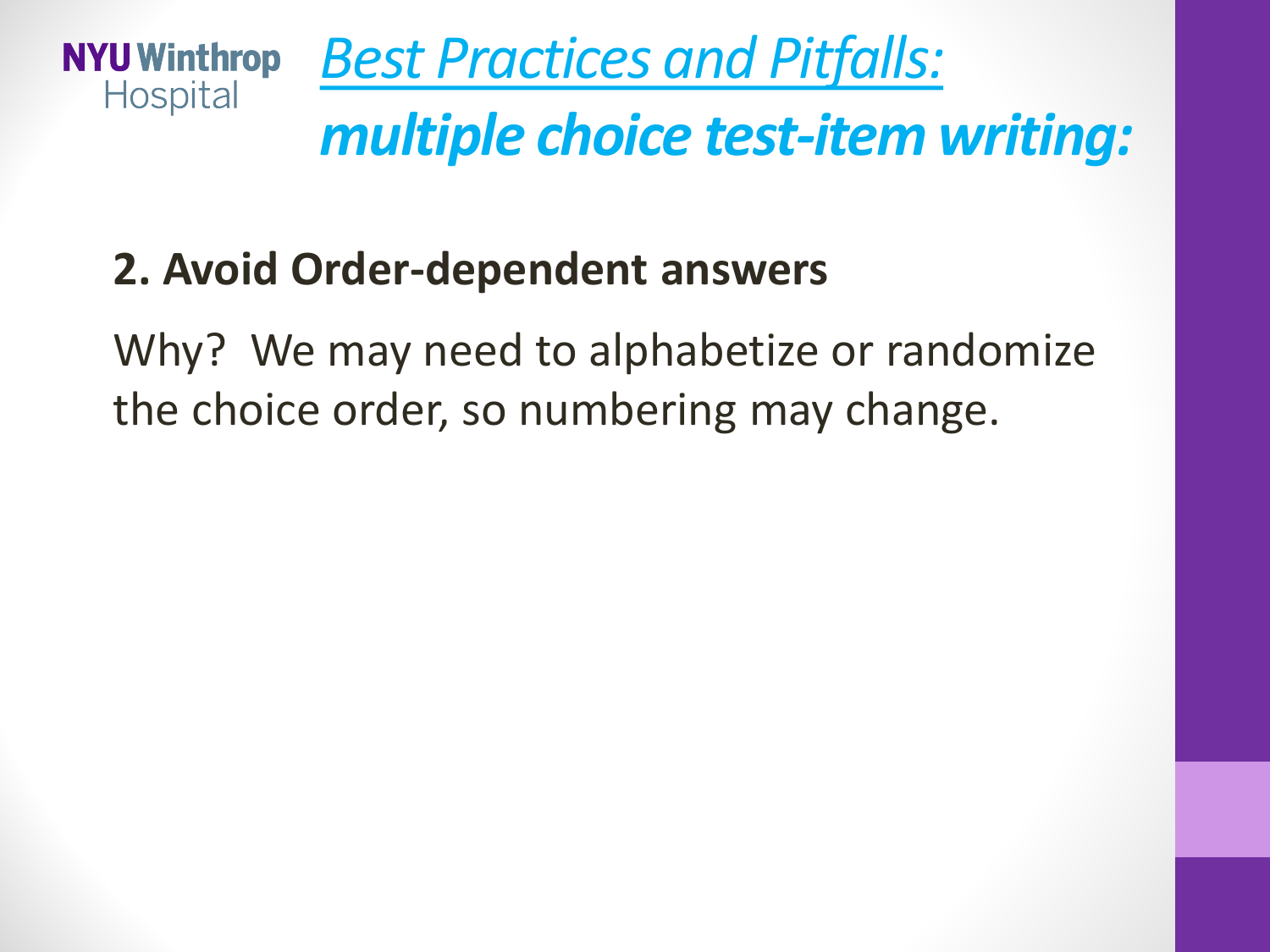#### *Best Practices and Pitfalls:*  **NYU Winthrop** Hospital *multiple choice test-item writing:*

- **3. Avoid Combination answers** ("A and D") etc.
	- Combination choices impose extra cognitive load and only indirectly measure the learning objective

- Good Exam
- Bad Example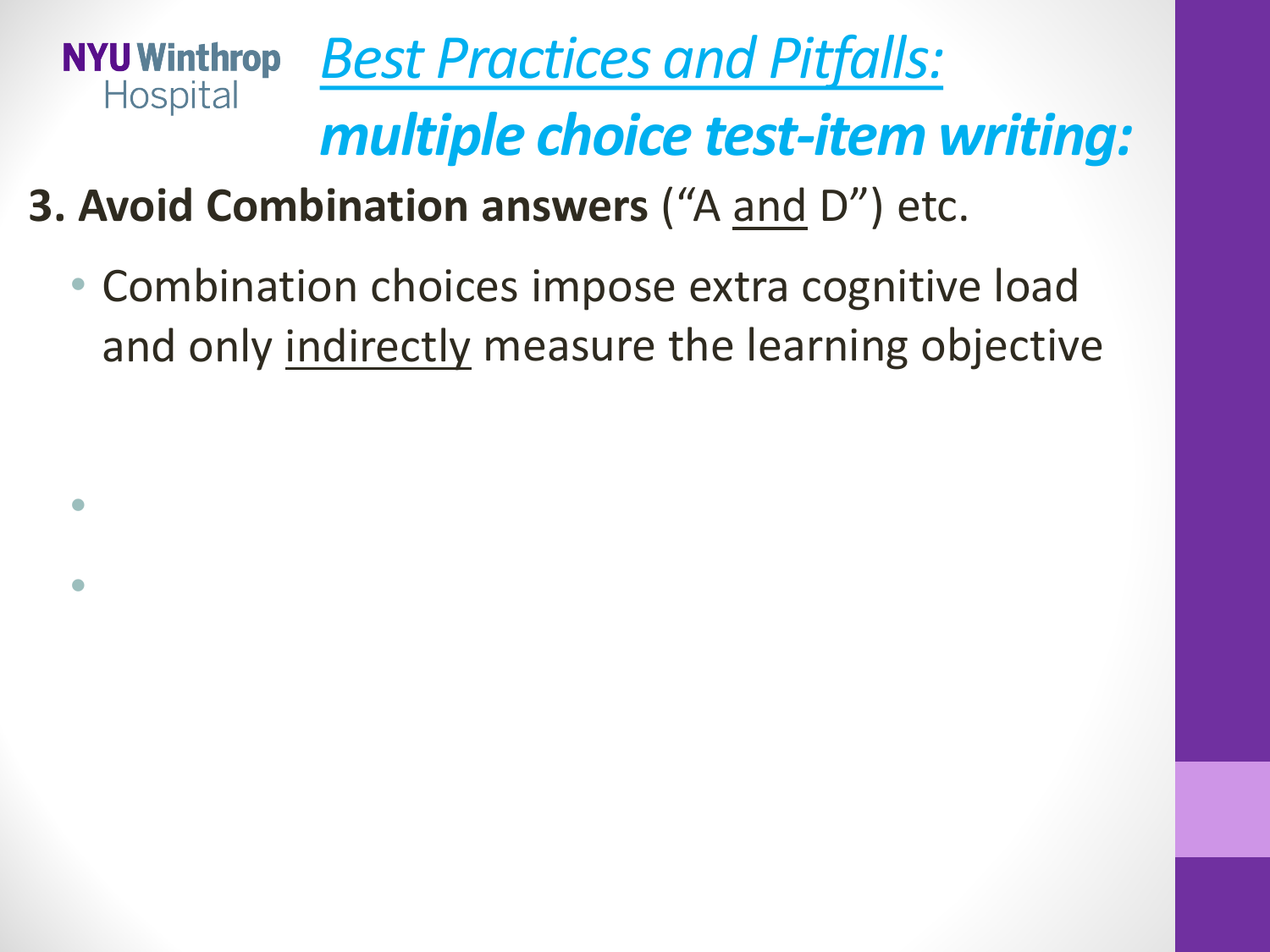#### *Best Practices and Pitfalls:*  **NYU Winthrop** Hospital

## *multiple choice test-item writing:*

## **4. Half right should not be scored as all wrong-**

*Restructure combination answers into partial credit choices*

- Good Example
- $\bullet$  Bad Ex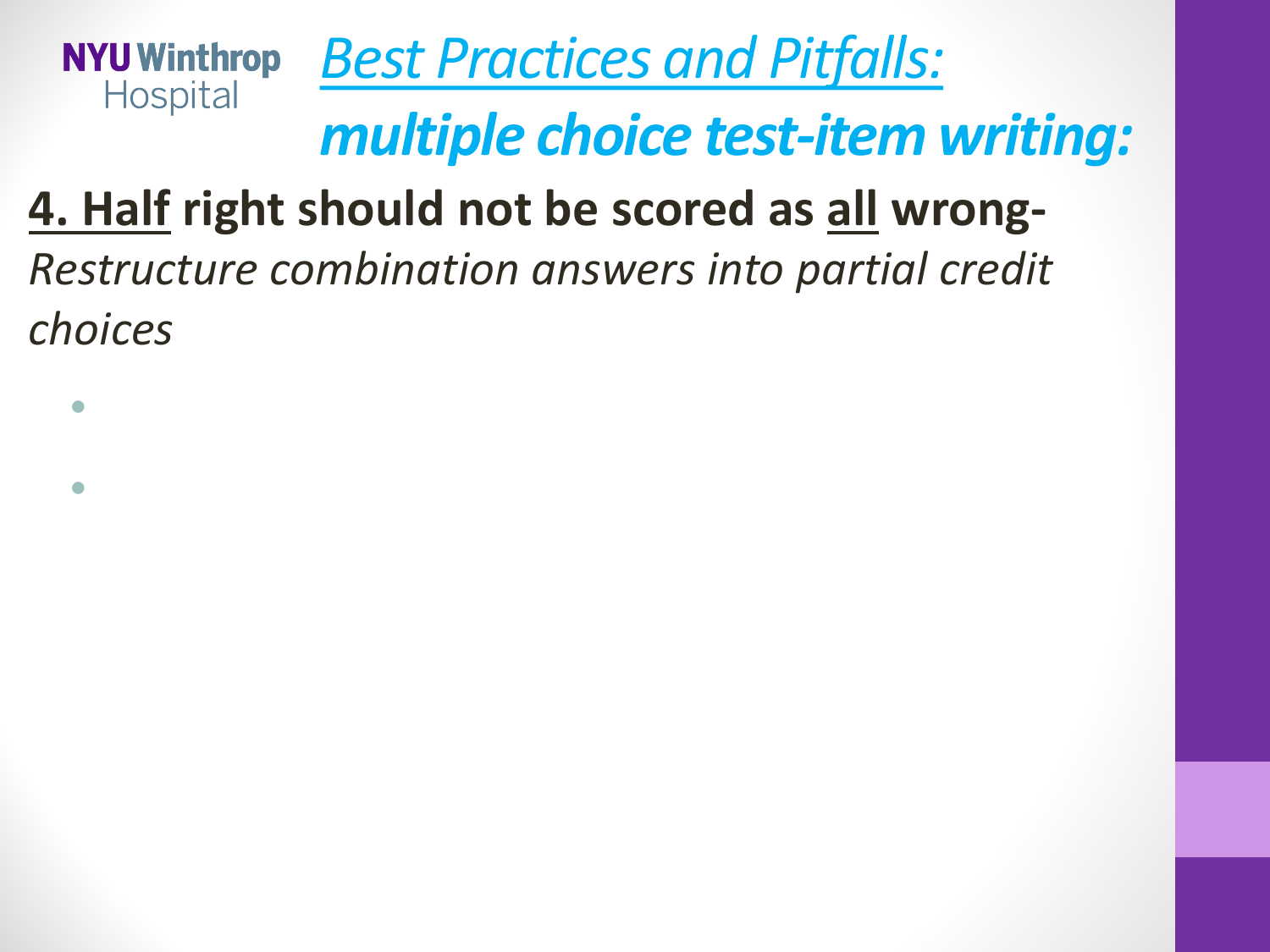#### *Best Practices and Pitfalls:*  **NYU Winthrop Hospital** *multiple choice test-item writing:*

**5. Avoid "All/None" answers:** these steer the learner and shortcut their full consideration of the options choices.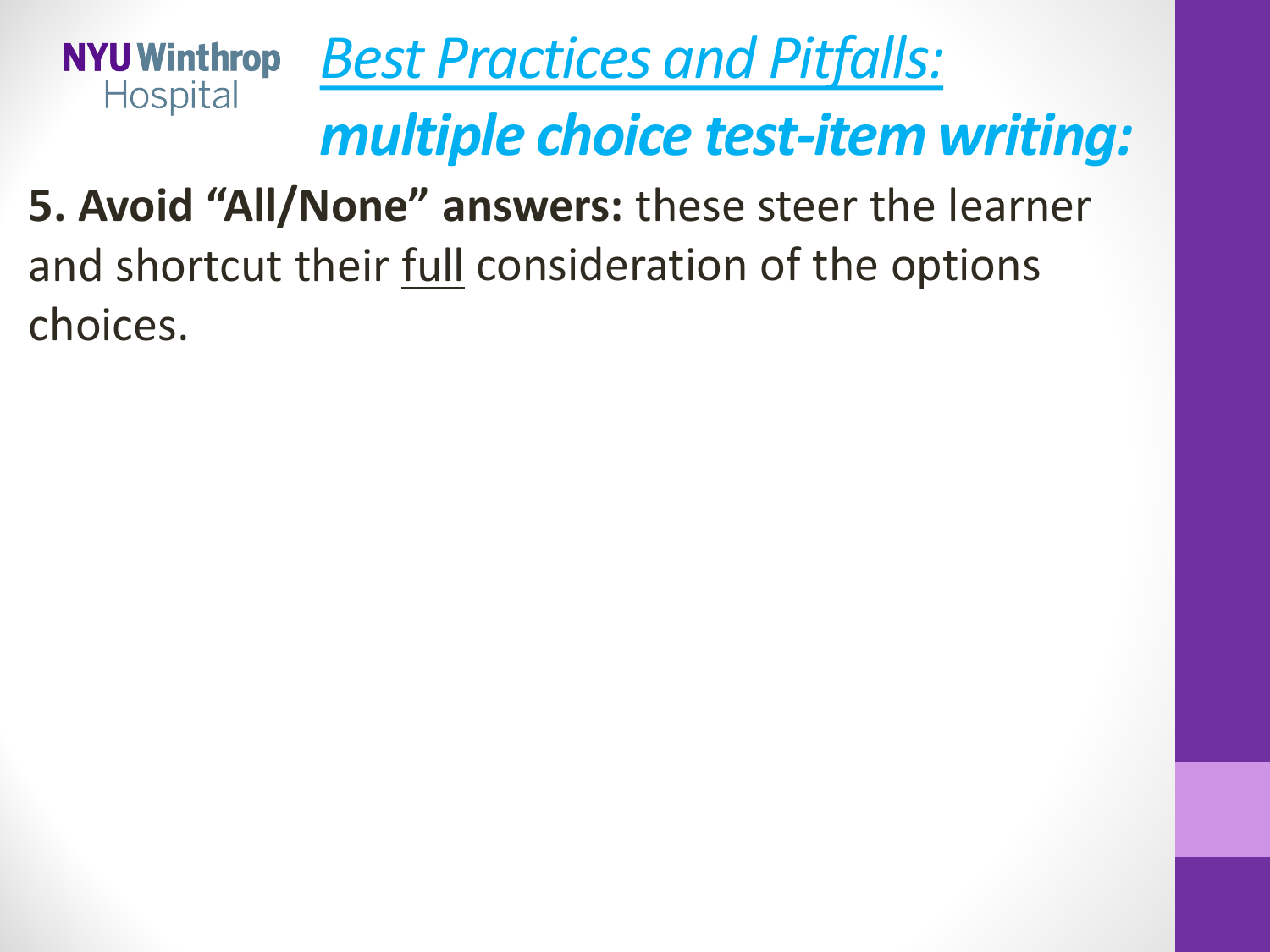#### *Best Practices and Pitfalls:*  **NYU Winthrop Hospital** *multiple choice test-item writing:*

- **6. Avoid unfair and "trick questions"** such as introducing material NOT covered in your curriculum. (Peer Reviewers will comment on how aligned your questions are to specific learning objectives.
	- Good Exan
	- Bad Example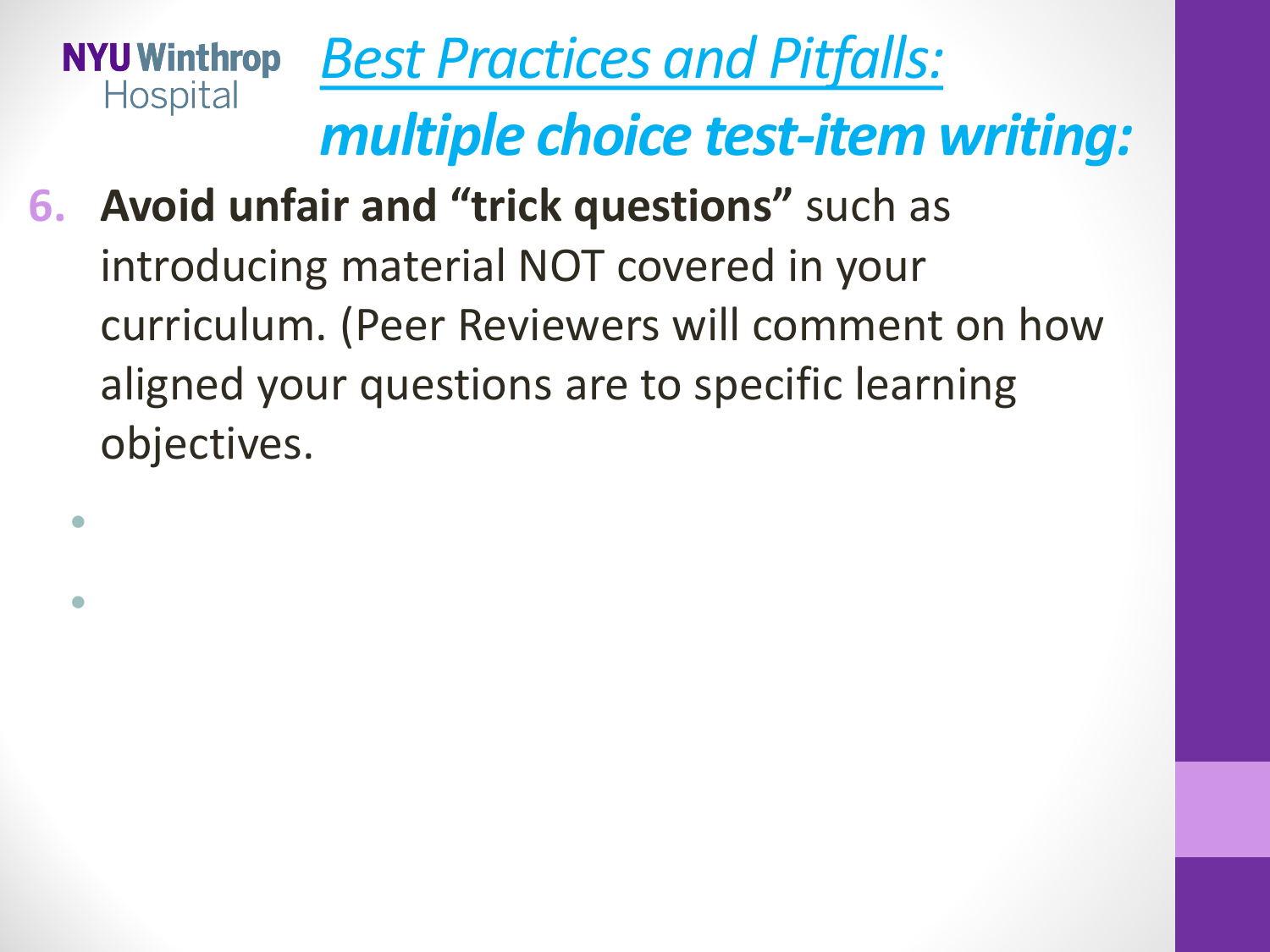### **NYU Winthrop Hospital**

## Feedback must be provided after assessments

- Show formative feedback statements for Incorrect choices (Not quite, think about how etc.)
- Show summative feedback for Correct Answers (Correct! Good Job)
- All questions require a Further Reading or Source Citation.
- Multiple Choice Questions can be machine scored.
- Reflective statements responses must be peer-reviewed or instructor-reviewed, for quality control. Feedback should be provided timely (<14 d)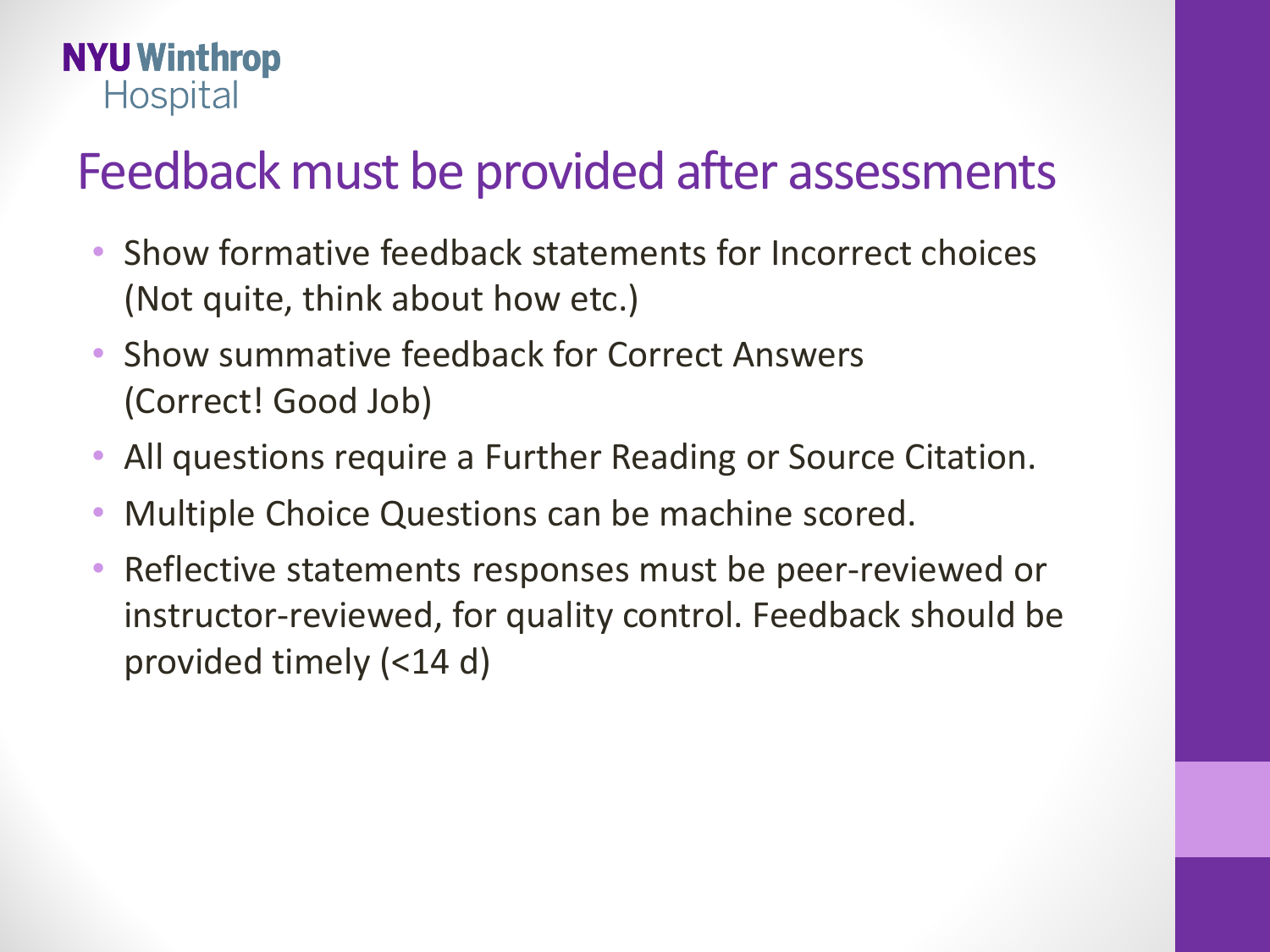

# Questions templates

**Medical Knowledge question:** 

| a) Answer option 1: |  |
|---------------------|--|
| b) Answer option 2: |  |
| c) Answer option 3: |  |
| d) Answer option 4: |  |

 $\frac{1}{2}$  ,  $\frac{1}{2}$  ,  $\frac{1}{2}$  ,  $\frac{1}{2}$  ,  $\frac{1}{2}$  ,  $\frac{1}{2}$  ,  $\frac{1}{2}$  ,  $\frac{1}{2}$  ,  $\frac{1}{2}$  ,  $\frac{1}{2}$  ,  $\frac{1}{2}$  ,  $\frac{1}{2}$  ,  $\frac{1}{2}$  ,  $\frac{1}{2}$  ,  $\frac{1}{2}$  ,  $\frac{1}{2}$  ,  $\frac{1}{2}$  ,  $\frac{1}{2}$  ,  $\frac{1$ 

- Correct Answer choice is:
- A single correct answer should be referenced to published evidence so we can provide further reading/feedback to learners who answer incorrectly. Provide a citation (or weblink) that explains the correct answer:

 $\mathcal{L}_\mathcal{A}$  , and the contract of the contract of  $\mathcal{L}_\mathcal{A}$  ,  $\mathcal{L}_\mathcal{A}$  ,  $\mathcal{L}_\mathcal{A}$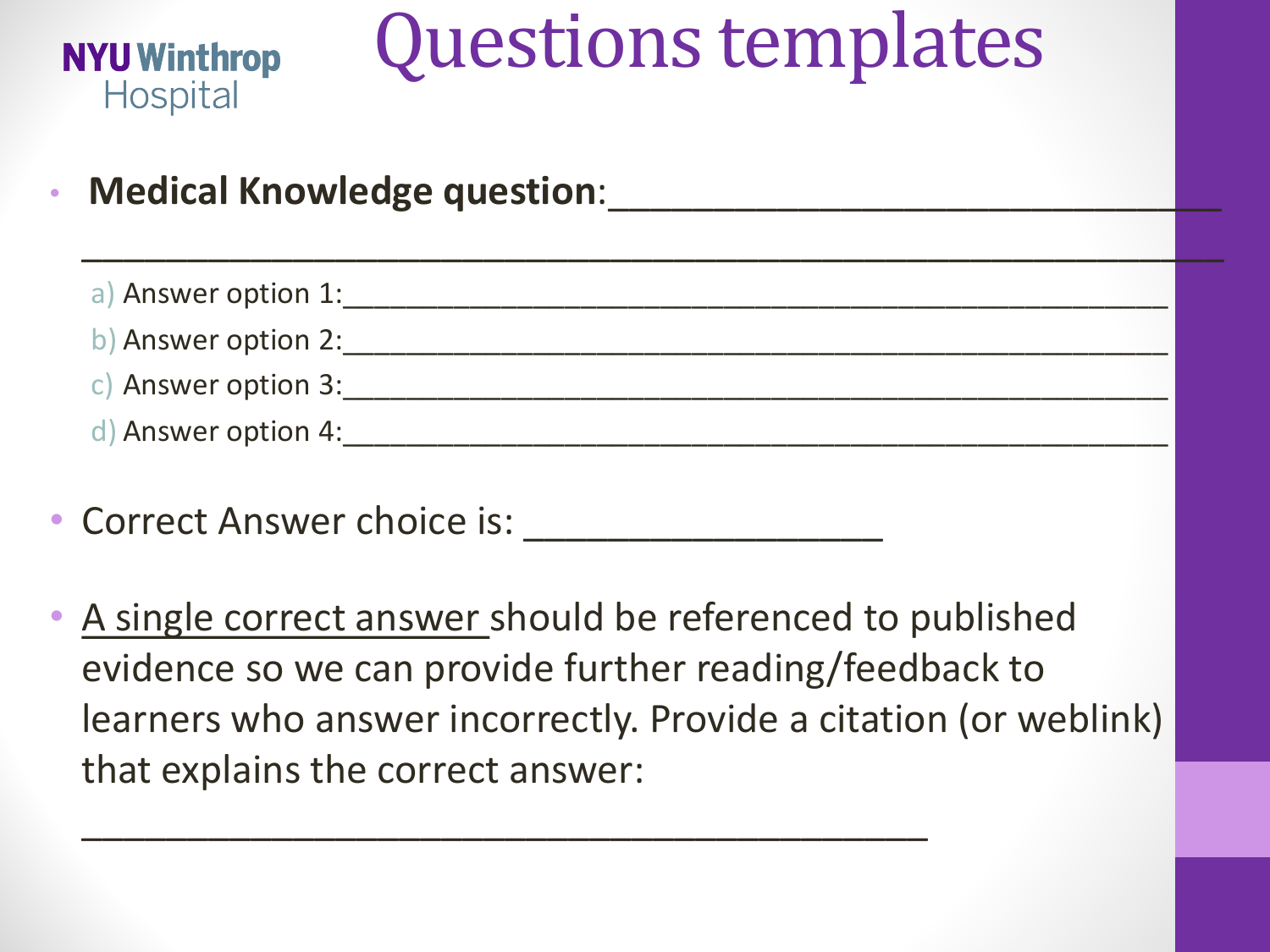

# Questions templates

• **Practice Assessment Reflective Response question:** 

- *Examples of Reflective Response Question stems:*
	- **Please describe a barrier you currently face in adopting (\_\_recommended practice change\_\_)** …….[Free Text response]
	- **Please describe how you will implement (\_\_\_recommended practice change \_\_\_):**….. [Free Text response]

 $\frac{1}{2}$  ,  $\frac{1}{2}$  ,  $\frac{1}{2}$  ,  $\frac{1}{2}$  ,  $\frac{1}{2}$  ,  $\frac{1}{2}$  ,  $\frac{1}{2}$  ,  $\frac{1}{2}$  ,  $\frac{1}{2}$  ,  $\frac{1}{2}$  ,  $\frac{1}{2}$  ,  $\frac{1}{2}$  ,  $\frac{1}{2}$  ,  $\frac{1}{2}$  ,  $\frac{1}{2}$  ,  $\frac{1}{2}$  ,  $\frac{1}{2}$  ,  $\frac{1}{2}$  ,  $\frac{1$ 

 $\frac{1}{2}$ 

• **How often do you currently (\_\_\_recommended practice change\_\_) in your practice?** ….. [Free Text response]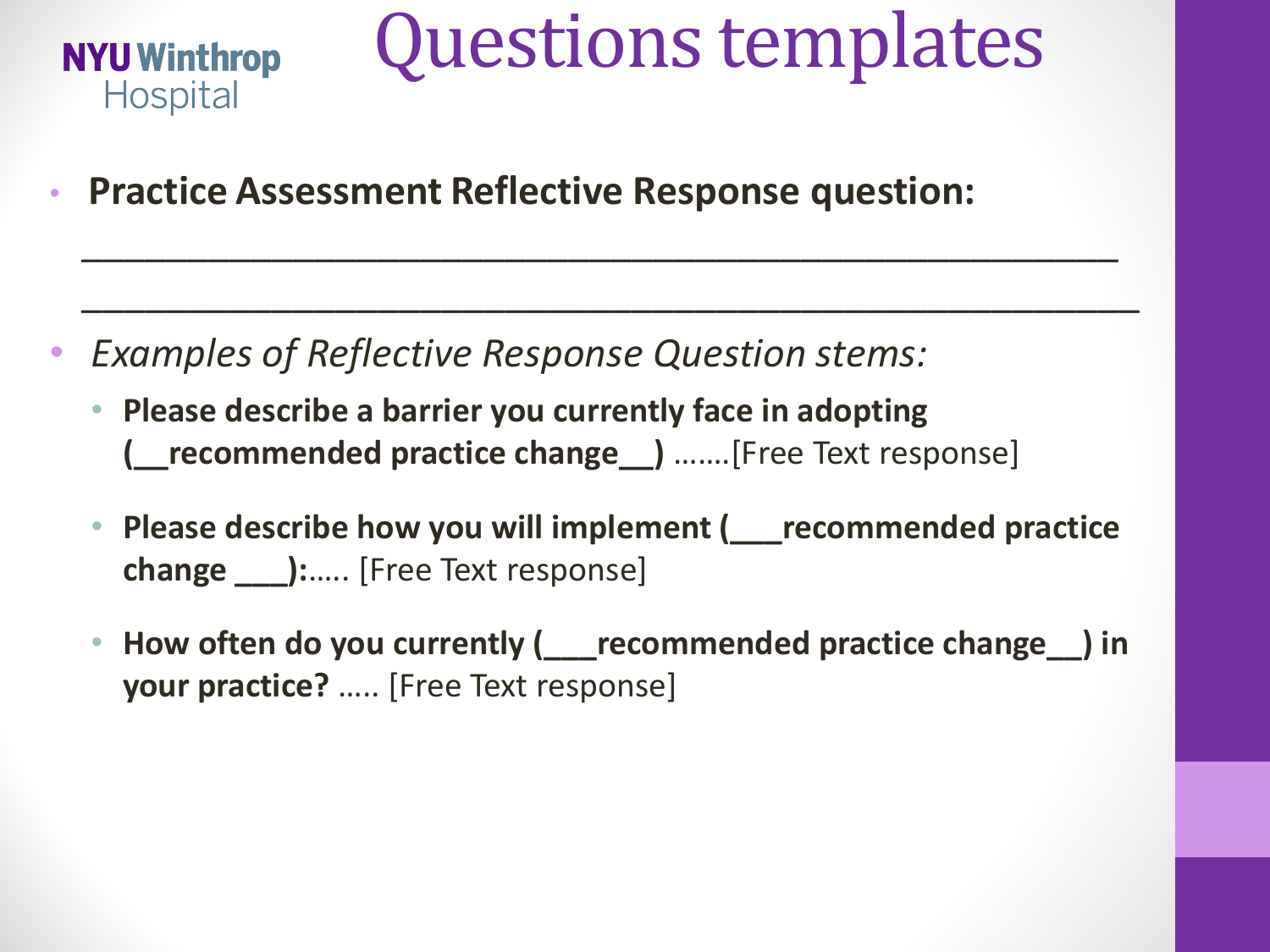# Questions templates

• **Self-Assessment Scale question**:

**NYU Winthrop** 

For Self-Assessment Scale question provide a Likert rating scale, that includes exactly FOUR scale labels. If possible use existing, validated scales to aid in comparison.

 $\frac{1}{2}$ 

 $\frac{1}{2}$ 

- Avoid using an odd number (3, 5, or 7) of scale labels: the "safe middle of the scale" is an attractive confounder.
- Multiple Choice Scale Labels:



• **Example: Please rate your competence in (\_\_\_measurable objective goes here\_\_\_):** 

**Expert – Need more proficiency – Need basic Preceptoring – None/Not Applicable**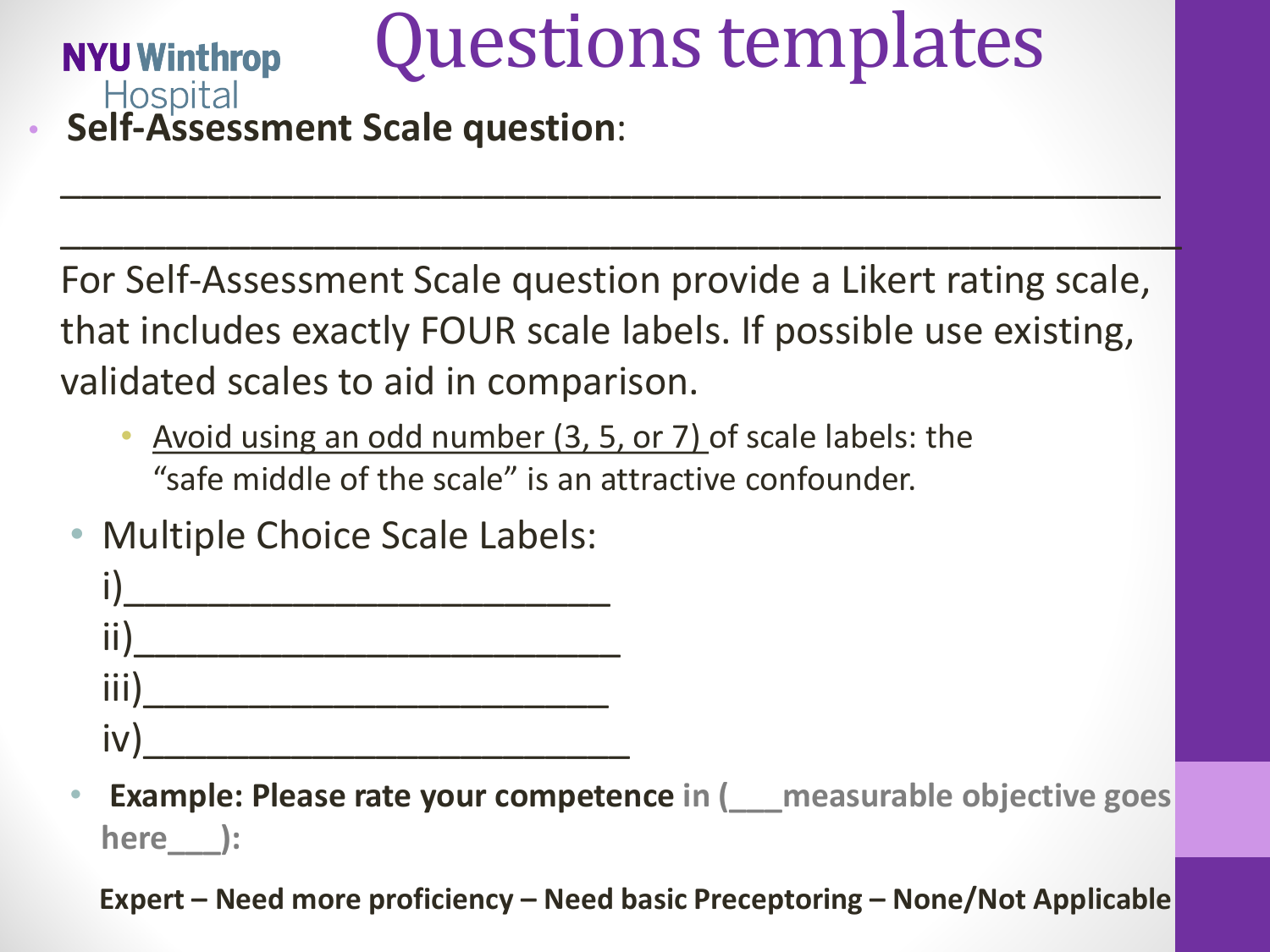## Peer Review Requirements

- Medical Knowledge and Practice Assessment questions should be Peer Reviewed. Responses for PA questions, and passing level should be peer- or instructor-reviewed(See table).
- Peer Reviewers should be Board Certified in a relevant medical specialty, but need not be a subject matter expert.
- A Peer Reviewer template form is included below.

**NYU Winthrop** 

**Hospital** 

|                                   |                                                                                                                                    | ADIN <sub>I</sub>                                                                                                              |                                                              |
|-----------------------------------|------------------------------------------------------------------------------------------------------------------------------------|--------------------------------------------------------------------------------------------------------------------------------|--------------------------------------------------------------|
|                                   | <b>Question Type</b>                                                                                                               |                                                                                                                                | <b>MOC</b><br><b>CME</b>                                     |
| <b>Requirement</b><br><u>Type</u> | <b>Medical Knowledge</b>                                                                                                           | <b>Practice Assessment</b>                                                                                                     | <b>ACCREDITED</b>                                            |
| <b>Question</b><br><b>Quality</b> | <b>Peer Review</b>                                                                                                                 | <b>Peer Review</b>                                                                                                             |                                                              |
| <b>Answer</b><br><b>Quality</b>   | Machine scored if<br>multiple choice, must<br>meet a peer reviewed<br>level of satisfactory<br>completion, usually<br>70% correct. | <b>Peer Review of reflective</b><br>answer; or Moderator's<br>assessment of individual<br>participation in group<br>discussion | PART <sub>2</sub><br>MOC<br>THE AMERICAN BOARD of PEDIATRICS |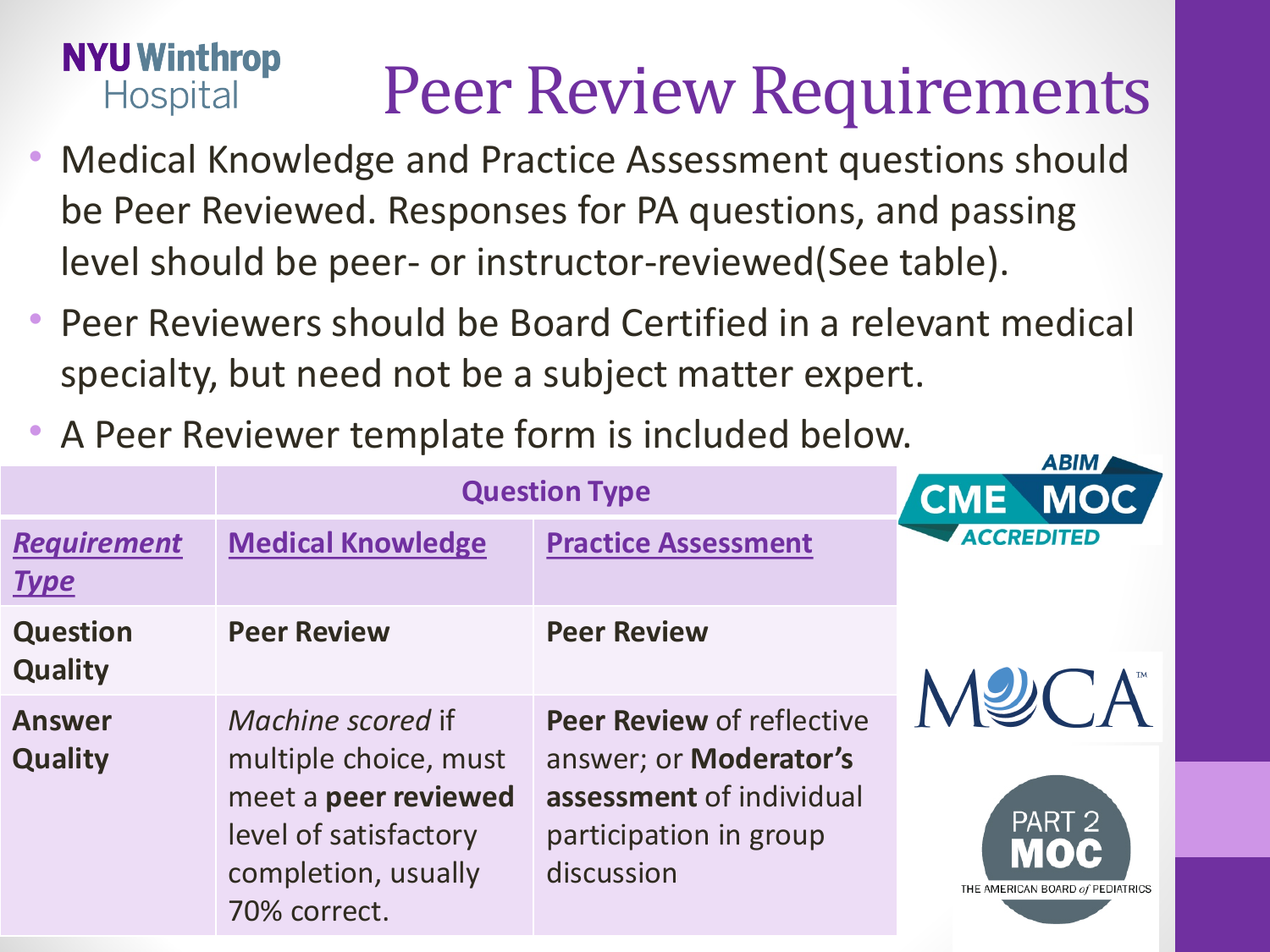

## Program Evaluation approaches by "Purpose"

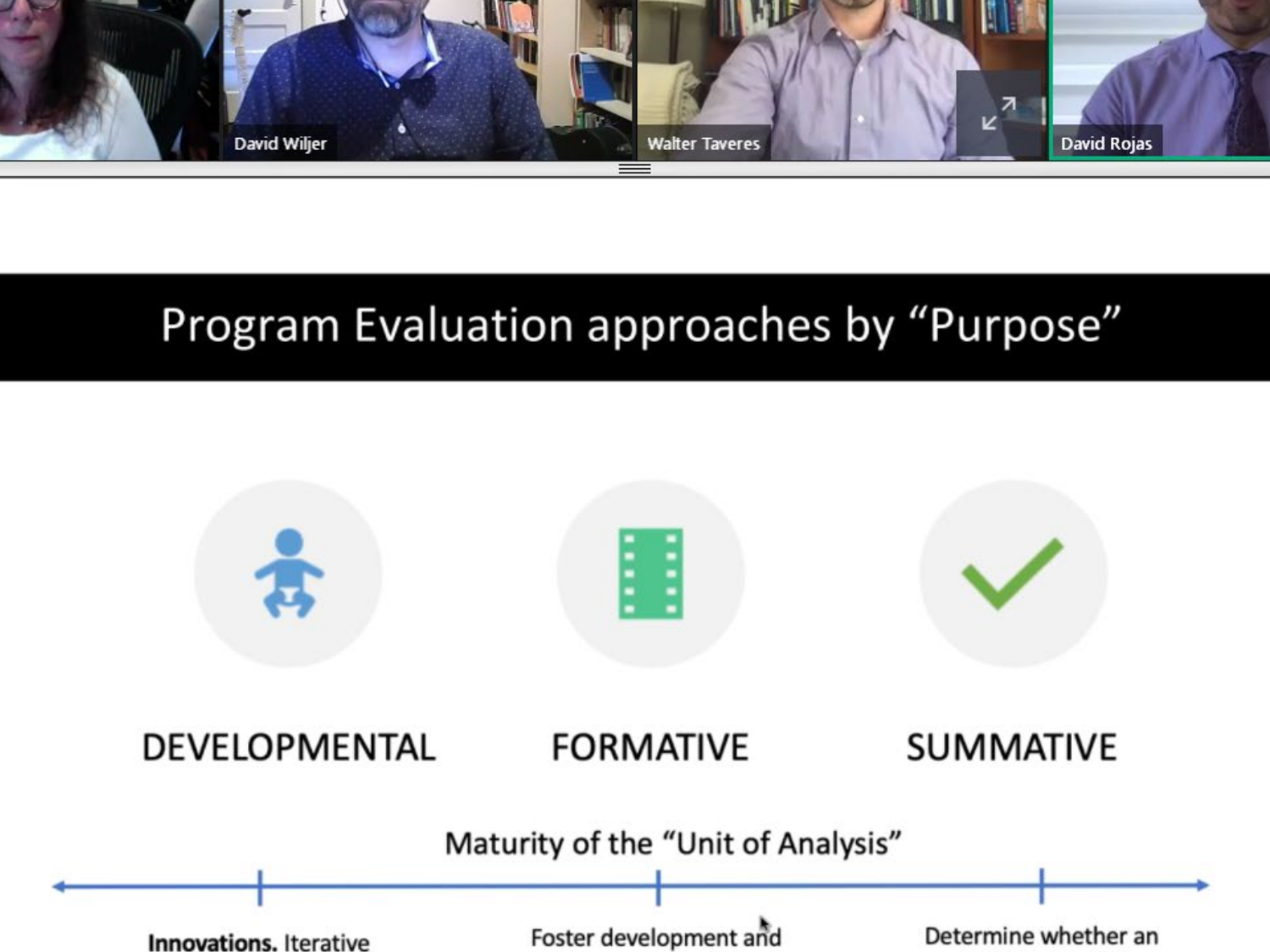

"When the cook tastes the soup, that's formative; when the guests taste the soup, that's summative" (Stake, 2004)

When the host is planning what to do for the guest, that's developmental - Rojas

**De** Untitled - Messa..

w] MOC\_test\_writi...

commercial inter...

**But** GoToWebinar - ...

9th Annual Dr. Jo...

w] video overview ...

commercial inter.

P3 NYU\_tips\_for\_te...

Cisco Jabber

Vī

**X** Budget\_SBR

Survey Results

02 Calendar - Robe..

**Medical Aparthe** 

Reclassification ...

New Mail Alerts

'inthronCME\_Ti